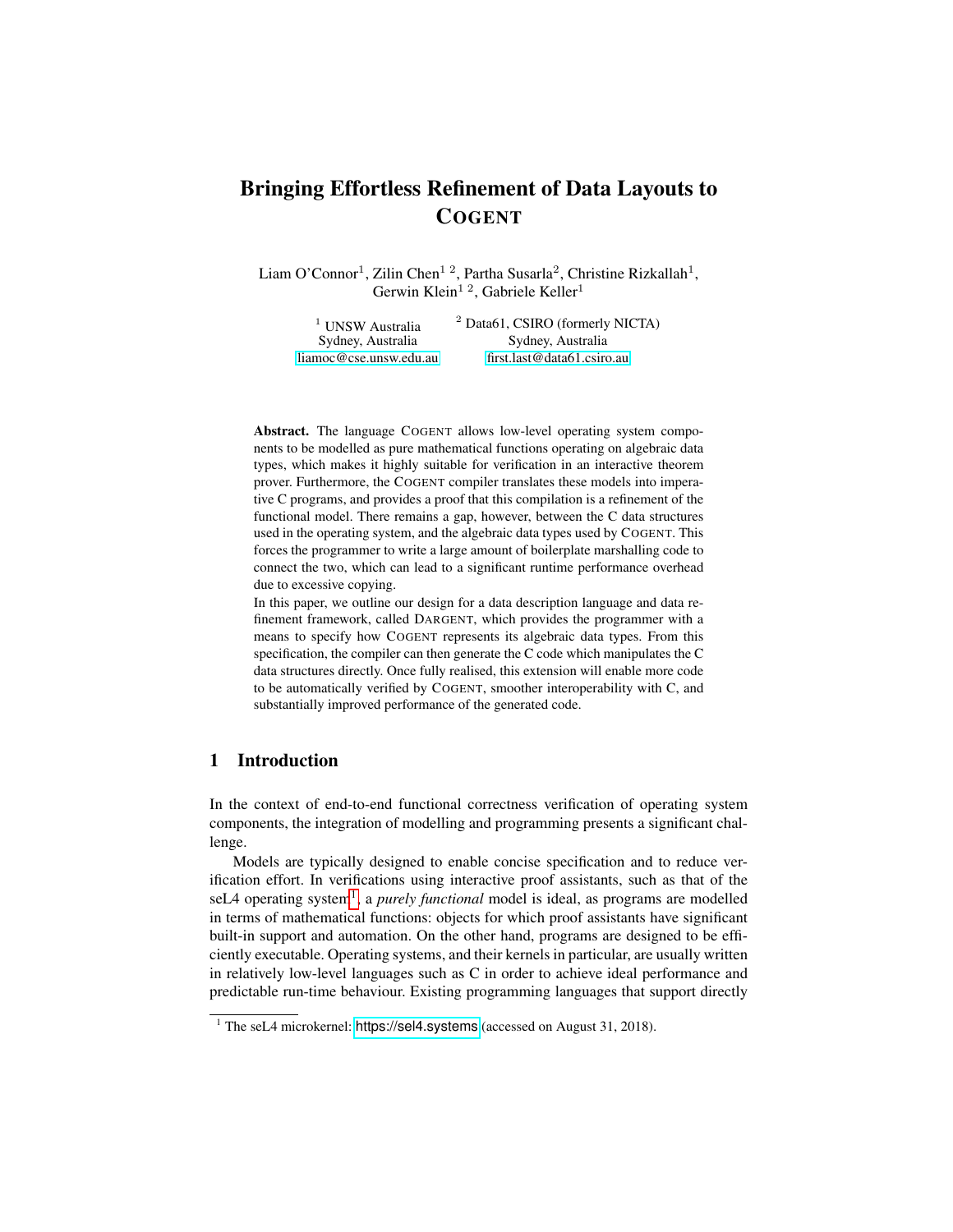programming in a purely functional style such as HASKELL are not well-suited to systems programming, because of their reliance on extensive run-time support for memory management and evaluation.

The COGENT programming language [\[13\]](#page-15-0) allows purely functional models to be compiled into efficient C code suitable for systems programming. It achieves this through the use of a sophisticated type system, which allows allocations to be replaced with efficient destructive update, and eliminates the need for a garbage collector. Furthermore, this compilation process is proven correct by translation validation — in addition to C code, the compiler generates a formal proof that any correctness theorem proven about the purely functional model also applies to the generated C code. [Sec](#page-2-0)[tion 2](#page-2-0) describes COGENT, its type system, and the associated verification framework in more detail.

COGENT programs do not exist in isolation, however. Typically, a COGENT program constitutes a component of a larger operating system, written in C. When integrating a COGENT component into this larger context, we see that there remains a gap between COGENT functional programming and typical systems programming used for the rest of the system.

In COGENT, programs are defined as pure functions operating on *algebraic data types*, such as product types (e.g. records, tuples) and sum types (also known as variants or tagged unions). The exact structure of these data types in memory is determined by the compiler. Many of the data structures in operating systems such as Linux could be represented as algebraic types, however their exact memory layout differs from that used by the COGENT compiler. Therefore, the file systems implemented in COGENT as a case study [\[1\]](#page-14-0) must maintain a great deal of marshalling code to synchronise between the two copies of the same conceptual data structure. As COGENT code can only interact with the COGENT representation of the data, this synchronization code must be written in C. This code is tedious to write, wasteful of memory, prone to bugs, has a significant performance cost, and requires cumbersome manual verification at a low level of abstraction.

In this paper, we propose a new framework for data abstraction in COGENT programs. Rather than maintain two copies of data, we define a domain specific data description language, DARGENT, to describe the correspondence between COGENT algebraic data types and the bits and bytes of kernel data structures – what we call the *layout* of the data. As with COGENT itself, this framework reduces the gap between modelling and programming, in the sense that the programmer can write code as normal, manipulating ordinary COGENT data types, and after compilation the generated C code will manipulate kernel data structures directly, without constant copying and synchronisation at run-time. This will improve performance by eliminating redundant work, dramatically simplify the process of integrating C and COGENT code, and make it possible to verify more code with COGENT rather than using cumbersome C verification frameworks. Our vision for the DARGENT data description language is outlined in [Section 3.](#page-7-0)

A number of extensions must also be made to COGENT itself to accommodate this new data refinement framework, outlined in [Section 4:](#page-9-0)

1. The *type system* needs to be extended to incorporate these data layouts.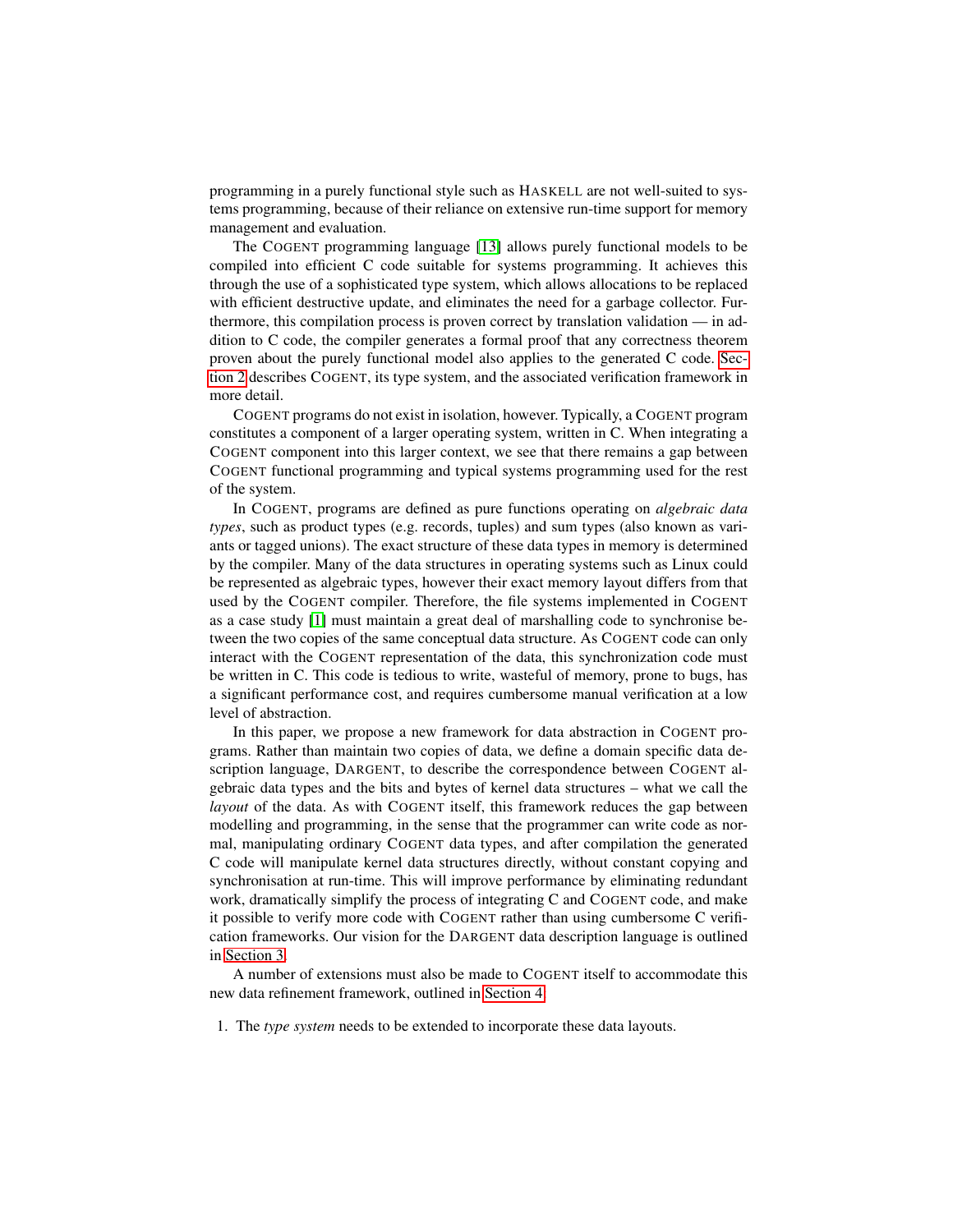- 2. The *code generator* needs to compile each abstract read and write operation on CO-GENT data types to the equivalent concrete operation in C, according to DARGENT layouts.
- 3. The *verification framework* must be updated to once again automatically verify that the compiler output is a correct compilation of the compiler input.

At the time of writing, we have implemented the prototype data description language in the COGENT compiler, however the extensions to COGENT itself to take DARGENT layouts into account are still in development.

```
1 type Heap
2 type Bag = Ptr {count : U32, sum : U32}
3 newBag : Heap \rightarrow \langle Success (Heap, Bag) | Failure \;Heap \rangle4 freeBag: (Heap, Bag) \rightarrowHeap5 addToBag : (U32, Bag) \rightarrow Bag6 addToBag (x, b \{count = c, sum = s\}) =
7 b {count = c + 1, sum = s + x}
8 averageBag : Bag! \rightarrow \langle Success \, \text{U32} \mid \text{EmptyBag} \rangle9 averageBag (b \{count = c, sum = s\}) =
10 if c == 0 then EmptyBag else Success (s / c)11 type List a
12 reduce : ((List a)!, (a!, b) \rightarrow b, b) \rightarrow b13 average : (Heap, (List \, \text{U32})!) \rightarrow (Heap, \, \text{U32})14 average (h, ls) = newBag h15 | Success (h', b) \rightarrow16 let b' = reduce (ls, addToBag, b)
17 \qquad \qquad in averageBag b' !b'18 | Success n \to (\text{freeBag } (h', b'), n)19 \Box EmptyBag \rightarrow (freeBag (h', b'), 0)20 Failure h' \to (h', 0)
```
<span id="page-2-1"></span>Fig. 1. An example COGENT program, using heap-allocated data to compute the average of a list.

### <span id="page-2-0"></span>2 Overview of COGENT

COGENT is a purely functional programming language, in the tradition of languages such as HASKELL or ML. Programs are typically written in the form of mathematical functions operating on algebraic data types. Unlike HASKELL or ML, however, CO-GENT is designed for low-level operating system components, and therefore it does not require a garbage collector, and memory management is entirely explicit. Despite this, COGENT is able to guarantee memory safety through the use of a strict *uniqueness type* system. This static type discipline ensures that variables that contain references to heap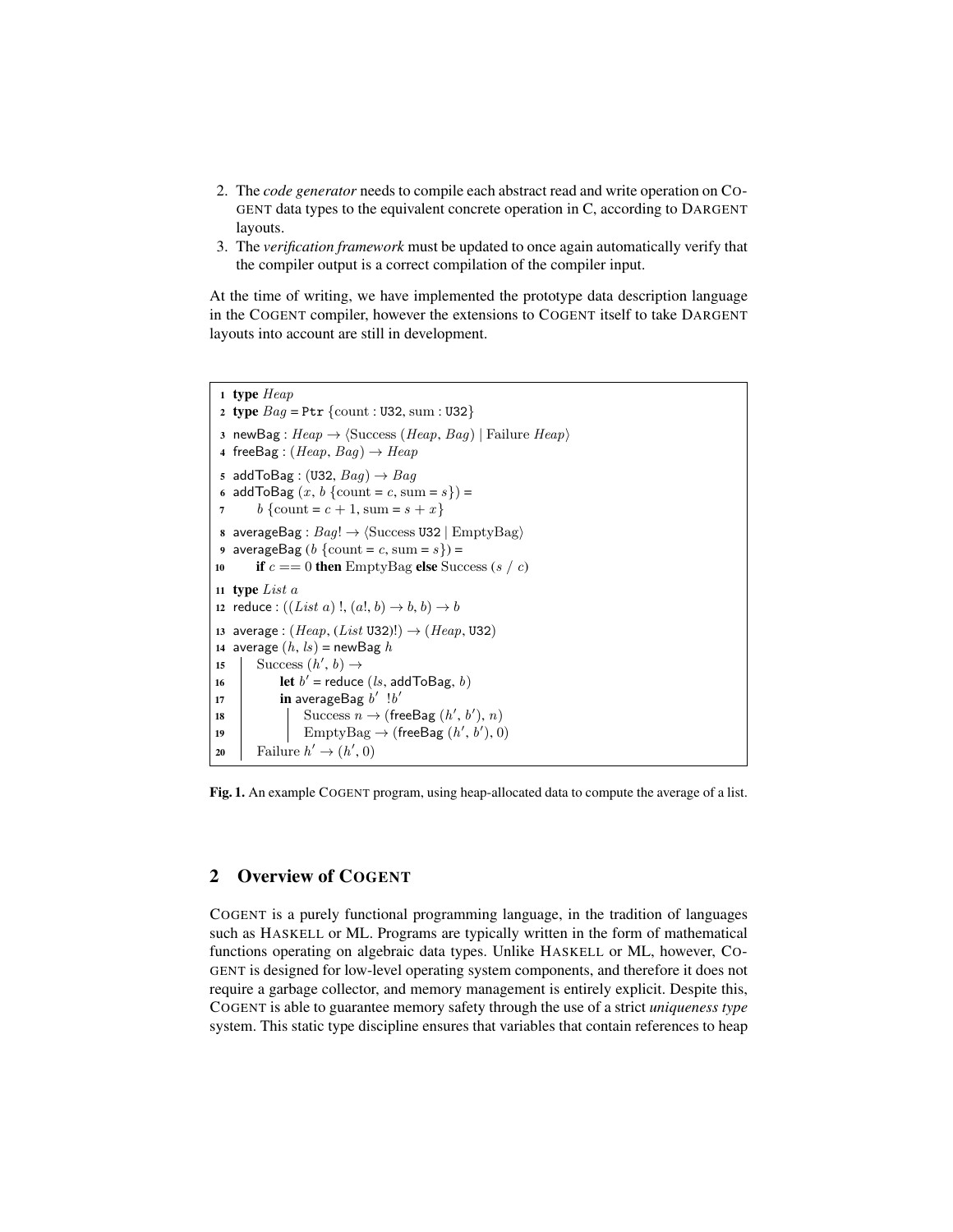objects or other singular resources such as files and disks cannot be duplicated or disposed of implicitly. It achieves this with a cheap syntactic criteria — any variable of such a type must be used *exactly* once. This means that it is impossible to leak memory, as this would mean such a variable would be left unused; nor is it possible to access memory after it has been freed, as this would require accessing the same variable twice. A similar type discipline is used to ensure memory safety in the programming language  $R$ ust $^2$  $^2$ .

[Figure 1](#page-2-1) gives a full example of a COGENT program, computing the average of a list, storing the running total and count in a heap-allocated data structure called a Bag. Line 2 defines the Bag as a Ptr to a heap-allocated record (a *product type*) containing two 32-bit unsigned integers. Lines 3 and 4 introduce allocation and free functions for Bags. Definitions of types and of functions may be omitted from the COGENT source and provided externally via the C foreign function interface. Currently, heap memory management functions and loop iterators must be provided using this mechanism, although relaxing these requirements is part of ongoing work. The newBag function returns a *variant* (or *sum type*), indicating that *either* a bag and a new heap will be returned in the case of Success, or, in the case of allocation Failure, no new bag will be returned. The addToBag function (lines 5-7) demonstrates the use of pattern-matching to destructure the heap-allocated record to gain access to its fields, and update it with new values for each. The averageBag function (lines 8-10) returns if possible the average of the numbers added to the Bag. The input type Bag! indicates that the input is a *read-only*, freely shareable view of a Bag, called an *observer* in COGENT or a *borrow* in RUST. An observer can be made of any variable using the ! notation, as seen on line 17 where averageBag is called. Lines 11 and 12 introduce a polymorphic abstract List type, as well as a reduce function, which aggregates all data from the list using the provided function and identity element. Lastly, lines 13-20 define the overall average function, which creates a Bag with newBag, pattern matches on the result, and, if allocation was successful, adds every number in the given list to it, and then returns their average.

#### 2.1 Uniqueness Types

Uniqueness types allow us to model imperative, stateful computations as pure mathematical functions, as the static type discipline ensures that each mutable heap object has exactly one usable reference at any point in time. This means that a well-typed program can be given two interpretations: an imperative *update* semantics that mutates heap objects and a "pure" *value* semantics with no notion of a heap, that treats all objects as immutable values. As it is impossible to alias mutating objects, the equational reasoning by which we would reason about the pure interpretation applies just as well to the imperative interpretation, as the lack of aliasing makes it impossible to observe the mutation of an object from any reference other than the one used to mutate it.

Such equational reasoning is highly suitable for verification in a proof assistant such as Isabelle/HOL, as the pure denotation of a COGENT function is simply a mathematical function – objects for which most proof assistants have significant built-in support.

<span id="page-3-0"></span><sup>&</sup>lt;sup>2</sup> The Rust programming language: <https://www.rust-lang.org> (accessed on August 31, 2018).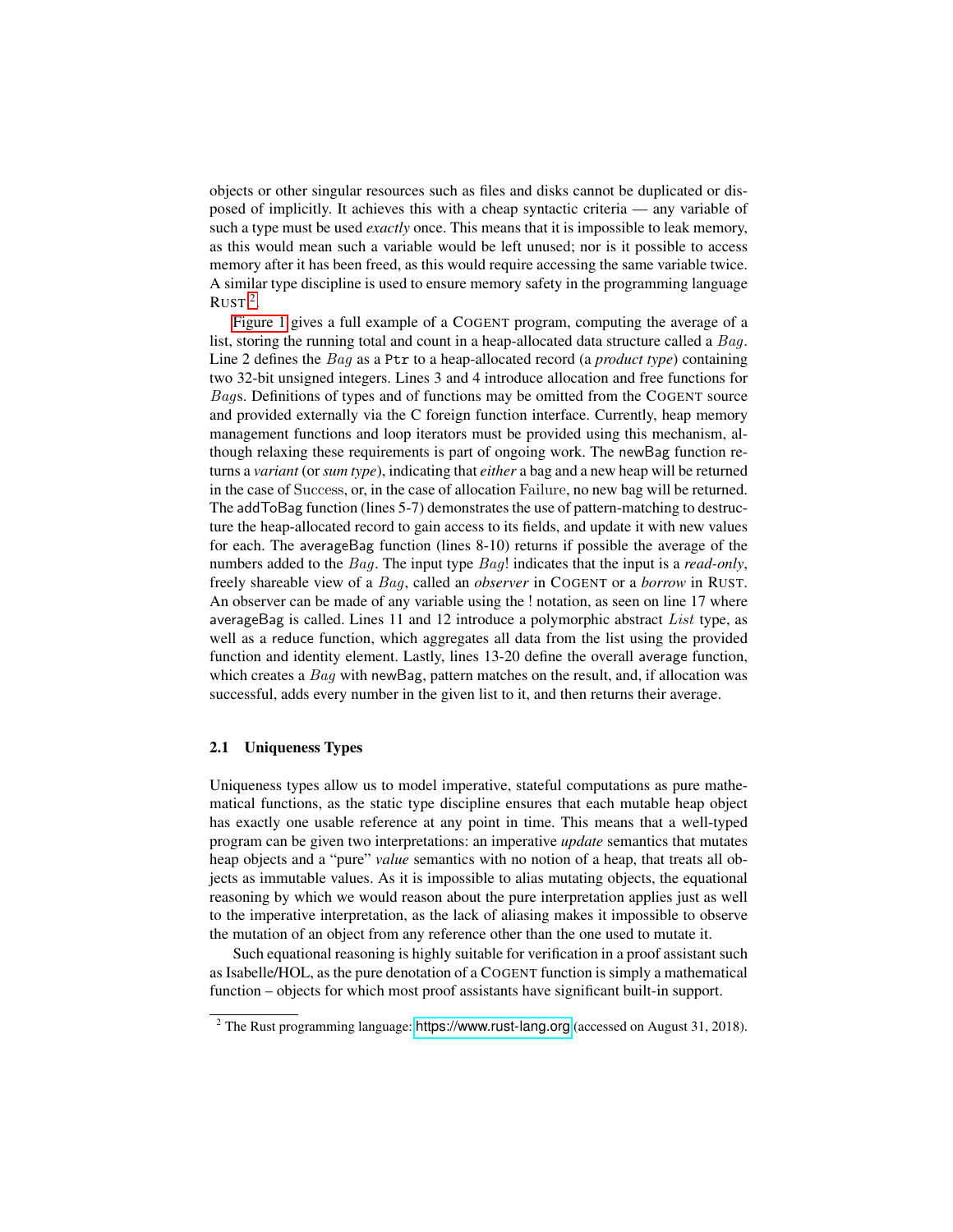#### 2.2 The COGENT Verification Framework

In addition to a programming language, COGENT is also a verification framework realised in Isabelle/HOL, based on *certifying compilation*. This means that apart from compiling a COGENT program to C, the compiler also generates an Isabelle/HOL shallow embedding of the program in terms of simple functions, and a proof that the generated C code is a *refinement* of that embedding. This entails that any functional correctness theorem proven about the simple shallow embedding also applies to the generated C code.

In prior work [\[1\]](#page-14-0), we developed two Linux file systems in COGENT, and proved key correctness theorems about one of them. The equational semantics drastically reduced the effort required to verify these systems, and their performance was comparable to other Linux file systems that were hand-written in C.



<span id="page-4-0"></span>Fig. 2. The COGENT refinement framework. Boxes represent Isabelle/HOL embeddings of the COGENT program, arrows represent refinement proofs.

[Figure 2](#page-4-0) gives an overview of the COGENT framework. The overall proof that the C code refines the purely functional shallow embedding in Isabelle is broken into a number of sub-proofs and translation validation phases. Three embeddings are generated: a top-level shallow embedding in terms of pure functions; a deeply-embedded representation of the abstract syntax of the COGENT program, which can be interpreted using either the *value* or *update* semantics; and an Isabelle/HOL representation of the C code generated by the compiler, imported into Isabelle/HOL by the same C parser used in the seL4 project [\[11\]](#page-14-1). As can be seen in the diagram, the compiler also generates a proof that the pure interpretation of the deep embedding is a refinement of the top-level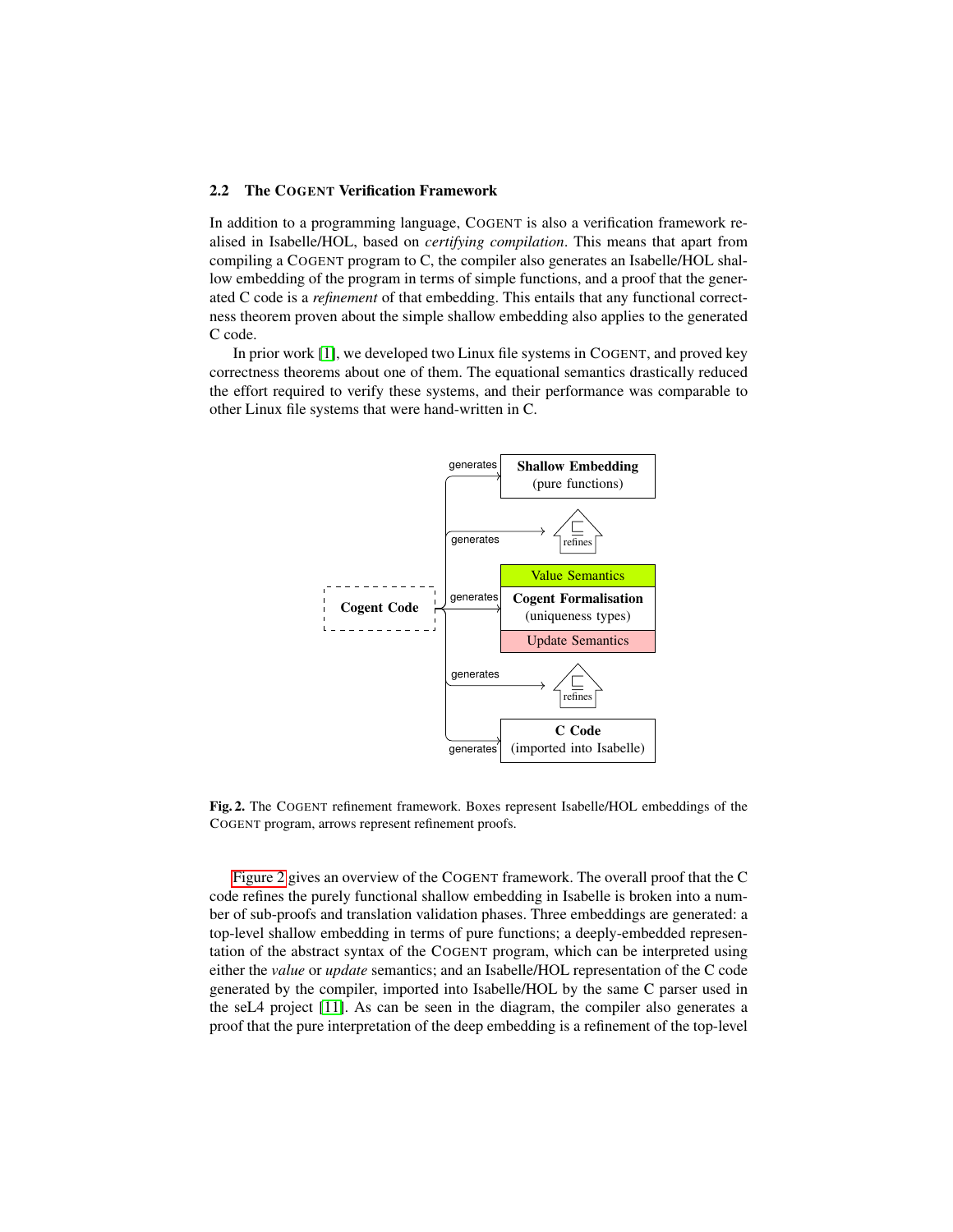shallow embedding, and that the C code is a refinement of the imperative interpretation of the deep embedding. These refinement proofs, along with the refinement theorem between the two semantic interpretations proven by [\[13\]](#page-15-0), can be composed to produce a refinement proof stretching from the C code all the way up to the pure shallow embedding.

#### <span id="page-5-0"></span>2.3 The C Model

To give a formal meaning to our C code in Isabelle/HOL, we make use of the same C-Parser framework [\[18\]](#page-15-1) used by the seL4 project [\[10\]](#page-14-2). This framework imports a large subset of C99 code into HOL by translating it into the embedded language SIMPL [\[16\]](#page-15-2), which has a full formal definition of its operational and axiomatic semantics for use in proofs. This semantics could be viewed denotationally as a *relation on states*, describing what final states could result from a given initial state. The exact structure used to represent a state is a *parameter* to the definition of SIMPL, and therefore the C-Parser is free to choose a structure that mirrors the C code closely. Typically, the state structure is an Isabelle/HOL *record* with fields for each of the stack-allocated local variables used in the code, along with a field for the heap, represented using the memory model of Tuch [\[17\]](#page-15-3).

A consequence of this representation is that, while the heap memory model used allows for pointer arithmetic, unions, and type-casting of *heap* memory, the view of the *stack* is significantly abstracted. With this state definition, it is not well-defined to take a pointer to a stack-allocated variable, or to reinterpret stack memory as a different type. C code that performs such operations is rejected by the C-Parser.

#### 2.4 Data Refinement

A program C *refines* a program A if every observation of C is also a possible observation of A. If  $\lbrack \cdot \rbrack$  maps programs to sets of observations, then the refinement of A by C is expressed by  $\llbracket C \rrbracket \subseteq \llbracket A \rrbracket$ .

Seeing as observations in our case take the form of relations on states, such a refinement would entail that any partial correctness property proven for all executions in  $\Vert A \Vert$ will also apply to those executions in  $\llbracket C \rrbracket$ .

In our refinement proofs between the update semantics and C, however, the state spaces of the two programs are different, and thus the relations are not immediately comparable.

The COGENT memory model in the update semantics includes a mutable heap, however this heap contains values of *algebraic data types*, such as records (product types) and variants (sum types). The C memory model, on the other hand, is ultimately defined in terms of bits and bytes, not rich data types, to allow for pointer arithmetic and type-casting operations in C.

As our state spaces differ in this way, a simple subset relationship does not quite capture what we require of refinement; we need a notion of correspondence of states. We get this from some additional machinery from the world of *data refinement* [\[15\]](#page-15-4). We introduce a *refinement relation* R that relates abstract and concrete states, and show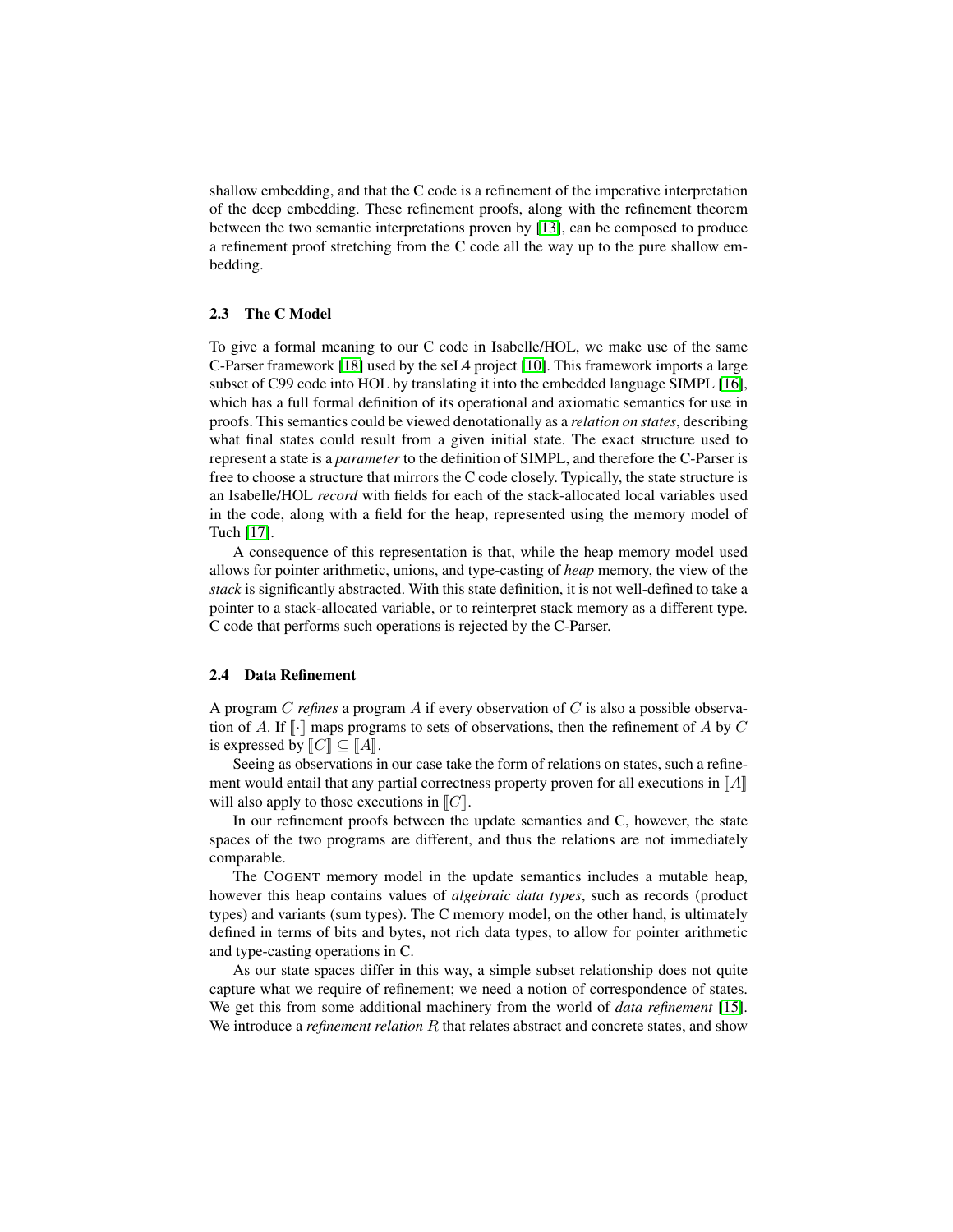that each step our program takes preserves this relation; the relation represents the desired correspondence. We must show that our abstract program behaves analogously to the concrete program given corresponding initial states. That is, if  $R$  relates our initial abstract and concrete states, then every final state of a concrete program conc will be related by  $R$  to a final state of a corresponding abstract program  $\text{abs}:$ 



In our framework, the compiler generates the definition of this refinement relation by describing how the code generator lays out these rich data types in memory. Rizkallah et al. [\[14\]](#page-15-5) describe in more detail the techniques we have developed to automatically prove these refinement theorems for COGENT programs.

These relation preservation proofs only imply refinement given the assumption that the relation R holds initially. A similar assumption is made for the verification of seL4, and proving this is the subject of ongoing research.

#### <span id="page-6-0"></span>2.5 Memory Layouts in COGENT and Linux

Because of the restrictions on stack memory outlined in [Section 2.3,](#page-5-0) the COGENT compiler chooses very straightforward memory layouts to represent algebraic data types. For record (product) types, each field is laid out in memory as a C struct. For variant (sum) types, a special value called the *tag*, which indicates the constructor used for the variant, is stored in a struct along with several sub-structures for the constructor parameters, only one of which will contain meaningful data.

The Linux kernel, on the other hand, typically chooses much more exotic data representations, using techniques such as:

- Bitfields Several boolean flags are very often represented using the individual bits of a machine word.
- Type tags The value of one part of a data structure can determine how to interpret/typecast another part of a data structure, for example with tagged unions or tagged void pointers.
- Container pattern Kernel-defined structures are often nested within componentspecific structures at offset zero. This means that a component-specific object can be safely cast to the more general kernel-defined type for use within the kernel, and then cast back to the component-specific type when returned to the component by the kernel.
- Padding and Alignment Often, blank space is left in the object intentionally to account for architecture-specific alignment considerations.
- Dynamically sized objects Kernel data types often contain values that determine the size of other objects. For example, an array is often paired with its length as an integer.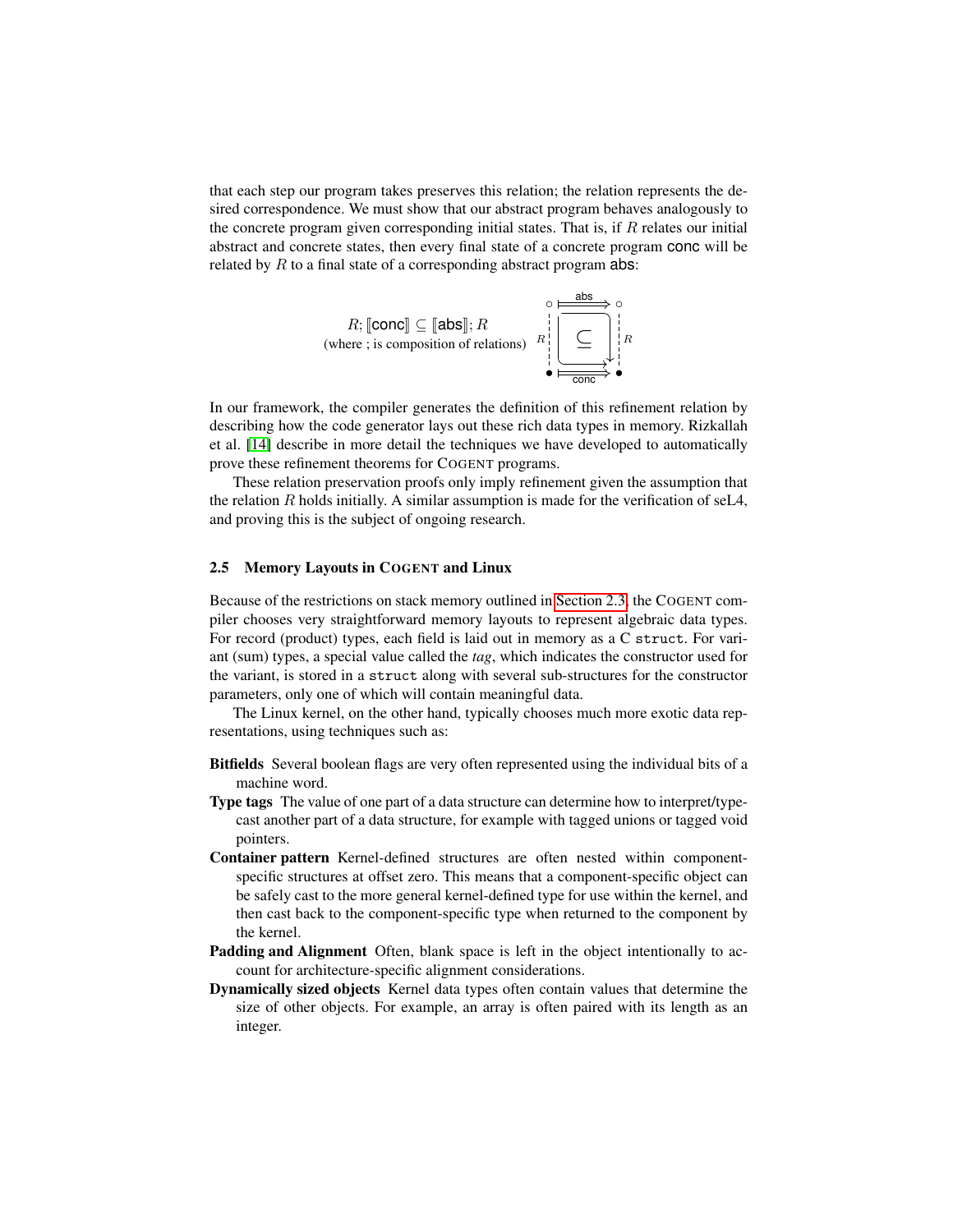Seeing as none of these techniques can currently be used by the COGENT compiler when laying out types in memory, Linux types such as these are typically modelled as abstract "black box" types in COGENT. Conversion functions from Linux data structures and COGENT data types must be manually written in C and painstakingly verified in Isabelle. These functions are very tedious to write, frustratingly error prone, and have a negative impact on performance.

The focus of our present work is therefore to extend the compiler and verification framework of COGENT to better support these kinds of memory layouts, transparently representing them as algebraic data types.

#### <span id="page-7-0"></span>3 DARGENT, the Data Description Language

We are in the process of designing a data description language, called DARGENT, that describes how a COGENT algebraic data type may be laid out in memory, down to the bit level. Data descriptions in this language will influence the definition of the refinement relation to C code generated by the compiler. Eventually, we hope to make this language flexible enough to accommodate any conventional representation of an algebraic data type in memory. [Section 4](#page-9-0) describes in more detail the extensions necessary to COGENT to accommodate DARGENT descriptions.

| layout expressions<br>$\ell$<br>$\therefore = s$<br>L<br>$\ell$ at $s$<br>record $\{\overline{f_i : \ell_i}\}$<br>variant ( $\ell$ ) { $\overline{A_i(n_i):\ell_i}$ }<br>::= layout $L = \ell$<br>declarations<br>$d_{\cdot}$<br>L<br>layout names<br>record field names<br>f<br>variant constructors<br>A<br>numbers<br>$\in N$<br>n, m | sizes | $\boldsymbol{s}$ | $ ::= nB   nb   nB + mb$ |                   |
|------------------------------------------------------------------------------------------------------------------------------------------------------------------------------------------------------------------------------------------------------------------------------------------------------------------------------------------|-------|------------------|--------------------------|-------------------|
|                                                                                                                                                                                                                                                                                                                                          |       |                  |                          | (block of memory) |
|                                                                                                                                                                                                                                                                                                                                          |       |                  |                          | (another layout)  |
|                                                                                                                                                                                                                                                                                                                                          |       |                  |                          | (offset operator) |
|                                                                                                                                                                                                                                                                                                                                          |       |                  |                          | (records)         |
|                                                                                                                                                                                                                                                                                                                                          |       |                  |                          | (variants)        |
|                                                                                                                                                                                                                                                                                                                                          |       |                  |                          |                   |
|                                                                                                                                                                                                                                                                                                                                          |       |                  |                          |                   |
|                                                                                                                                                                                                                                                                                                                                          |       |                  |                          |                   |
|                                                                                                                                                                                                                                                                                                                                          |       |                  |                          |                   |
|                                                                                                                                                                                                                                                                                                                                          |       |                  |                          |                   |

<span id="page-7-1"></span>(lists are represented by overlines)

Fig. 3. The grammar of our DARGENT prototype.

[Figure 3](#page-7-1) gives a grammar for the syntax of DARGENT descriptions, which are made of one or more layout declarations, which give names to particular *layout expressions*. Each such expression describes how to lay out a data type in memory. Primitive types such as integer types, pointers, and booleans are laid out as a contiguous block of memory of a particular size. For example, a layout consisting of a single 4 bytes would only be appropriate to describe COGENT types that occupy four contiguous bytes of memory, such as U32 or pointer types.

layout  $FourBytes = 4B$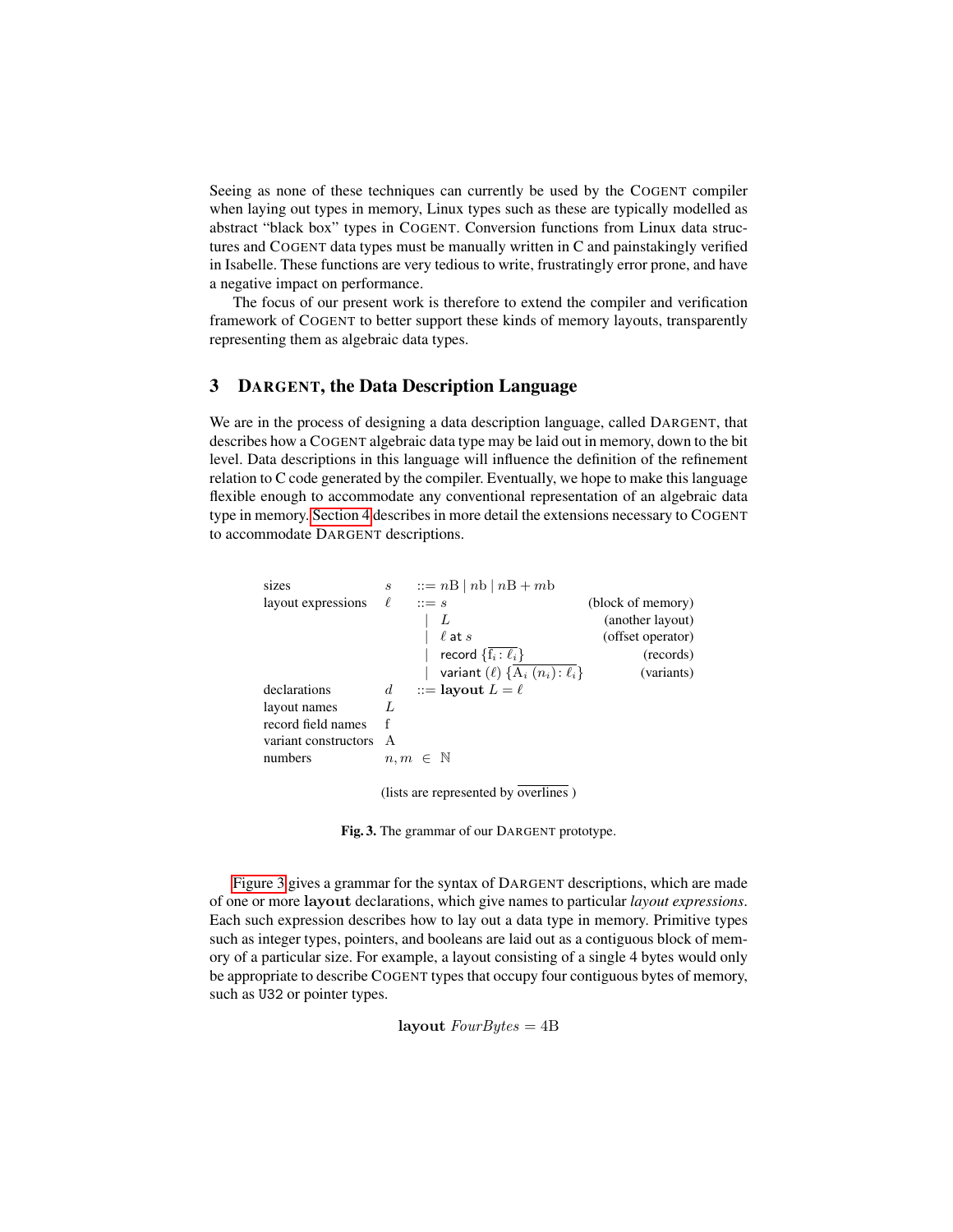Layouts for record types use the record construct, which contains subexpressions for the memory layout of each field. Seeing as we can specify memory blocks down to individual bits, we can naturally represent records of boolean values as a bitfield:

 **layout** *Bitfield* = record {
$$
x : 1b, y : 1b
$$
 at 1b, z : 1b at 2b}

Here the at operator is used to place each field at a different bit offset, so that they do not overlap. If two record fields reserve overlapping blocks, the description is rejected by the compiler.

Layouts for variant types use the variant construct, which firstly requires a layout expression for the *tag* data, which encodes the constructor in the variant which is being used. Then, for each constructor in the variant, a specific tag value is given as well as a layout expression for any additional data provided in the variant type for that constructor.



<span id="page-8-0"></span>Fig. 4. A COGENT type (upper-right) laid out (lower-right) according to a DARGENT spec (left).

[Figure 4](#page-8-0) gives an illustrative example of a DARGENT description in our current prototype. We describe a memory layout for a COGENT record type containing two numbers and a variant,  $\{x : \text{UB}, y : \text{UI6}, z : \langle A (\text{Ptr } X) | B \text{UI6}\rangle\}$ . As can be seen from the ordering of the fields y and x, fields may be placed in any order and at any location. This allows us to accommodate data layouts where certain parts of the data type must appear at particular offsets, such as with the container pattern mentioned in [Section 2.5.](#page-6-0) It also makes it possible to leave unreserved space in between fields, accommodating data layouts which do this to respect padding or alignment constraints in the architecture.

The variant field z is represented according to the *Nested* description, offset by three bytes. That Nested description reserves the third bit of the first byte (the fourth byte of the original object) to determine which of the two constructors A and B is active. If the bit is 1, the constructor A is active, with the additional Ptr  $X$  payload stored at a onebyte offset (the fifth to eighth bytes of the original object). If the bit is 0, the constructor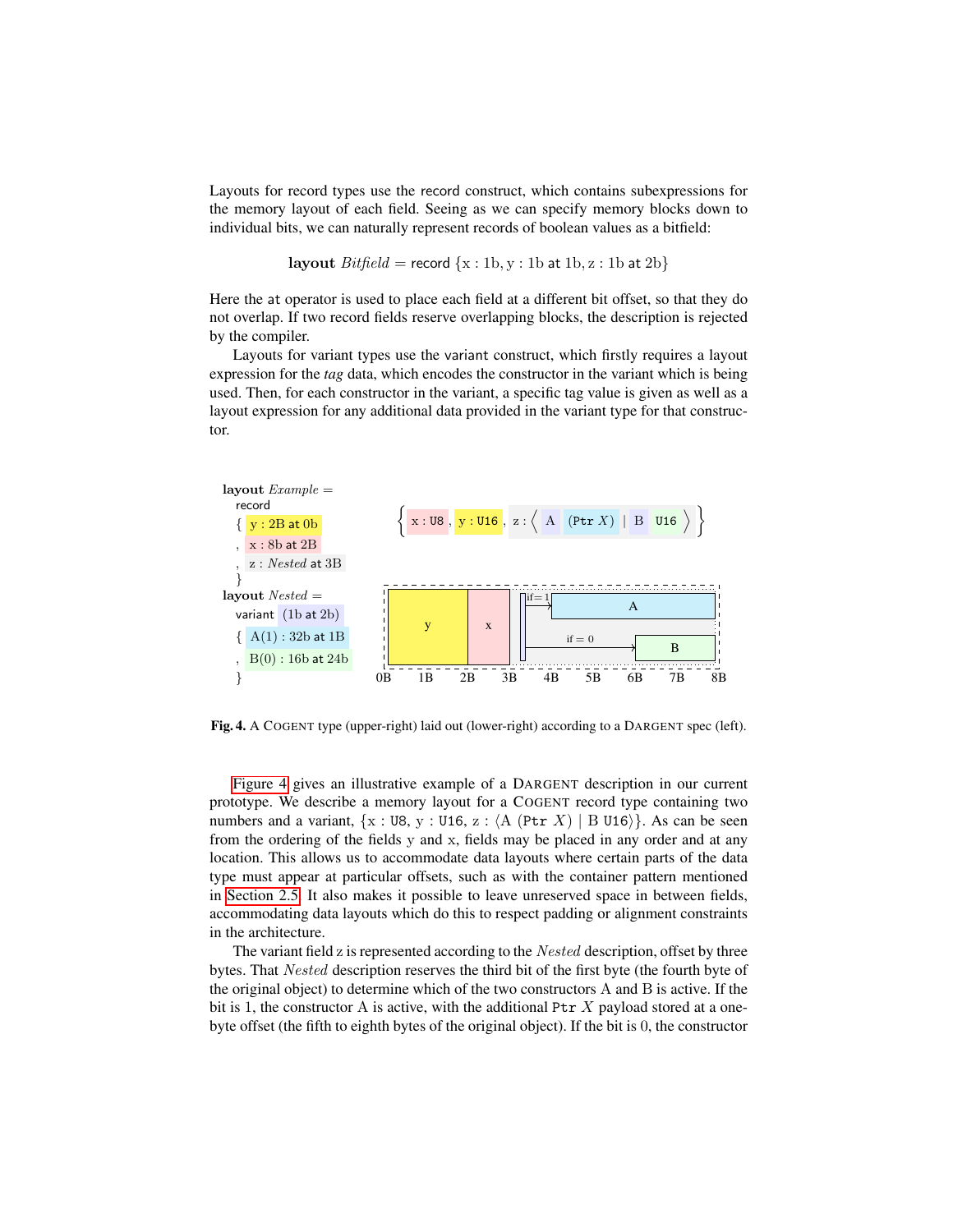B is active, with the U16 payload stored at a three byte offset (the seventh and eighth byte of the original object).

### <span id="page-9-0"></span>4 Extensions to COGENT Type system

A COGENT type  $\tau$  represented on the heap using a particular DARGENT layout  $\ell$  will result in different C code than the same type  $\tau$  represented using a different layout  $\ell'$ . While they are identical on the abstract level, on the concrete level they are not interchangeable. Therefore, we must extend the COGENT type system such that identical types represented differently are distinguished, by *tagging* types with their representation.

Seeing as our DARGENT descriptions only apply to objects allocated on the heap, and COGENT pointer types (Ptr  $\tau$ ) only ever point to objects on the heap (both due to the restrictions described in [Section 2.3\)](#page-5-0), the natural place to add these tags is to the pointer type itself. We will add an additional representation parameter  $\ell$  to the pointer type, written Ptr  $\tau \ell$ . This type indicates that the heap object of type  $\tau$  pointed at by the pointer is laid out in memory according to the description  $\ell$ . The type checker is then responsible for ensuring two properties:

- 1. That the layout  $\ell$  is well-formed, i.e. that it does not reserve overlapping blocks of memory, and that it does not reference any unknown layout declarations.
- 2. That the type  $\tau$  can be represented according to the description  $\ell$ . For example, a 32-bit word U32 or a pointer on a 32-bit architecture could both be represented by the description  $FourBytes$  from [Section 3,](#page-7-0) but a U64 value could not.

These descriptions are then used to generate the correspondence relation for each pointer type used in the program, which forms the basis of the refinement proof from COGENT to C.

#### 4.1 Marshalling and Unmarshalling

COGENT programs often copy (parts of) heap allocated objects to the stack. For example, when pattern matching on particular fields of a heap allocated record, local variables are introduced for each field being matched, thus copying each matched field to the stack.

Without DARGENT, this copying was straightforward, as the memory representations on the heap and on the stack were the same. With DARGENT, however, the layouts may differ, and thus the compiler must also generate code to convert between the stack and heap representations of each heap-allocated type. We expect that this conversion code will be straightforward to generate as all the necessary information is provided to us by DARGENT data descriptions.

#### 4.2 Extended Pattern Matching

Currently, to match on a heap-allocated variant type, COGENT programs first copy the variant to the stack, and then match on the stack-allocated variant. This is not ideal, as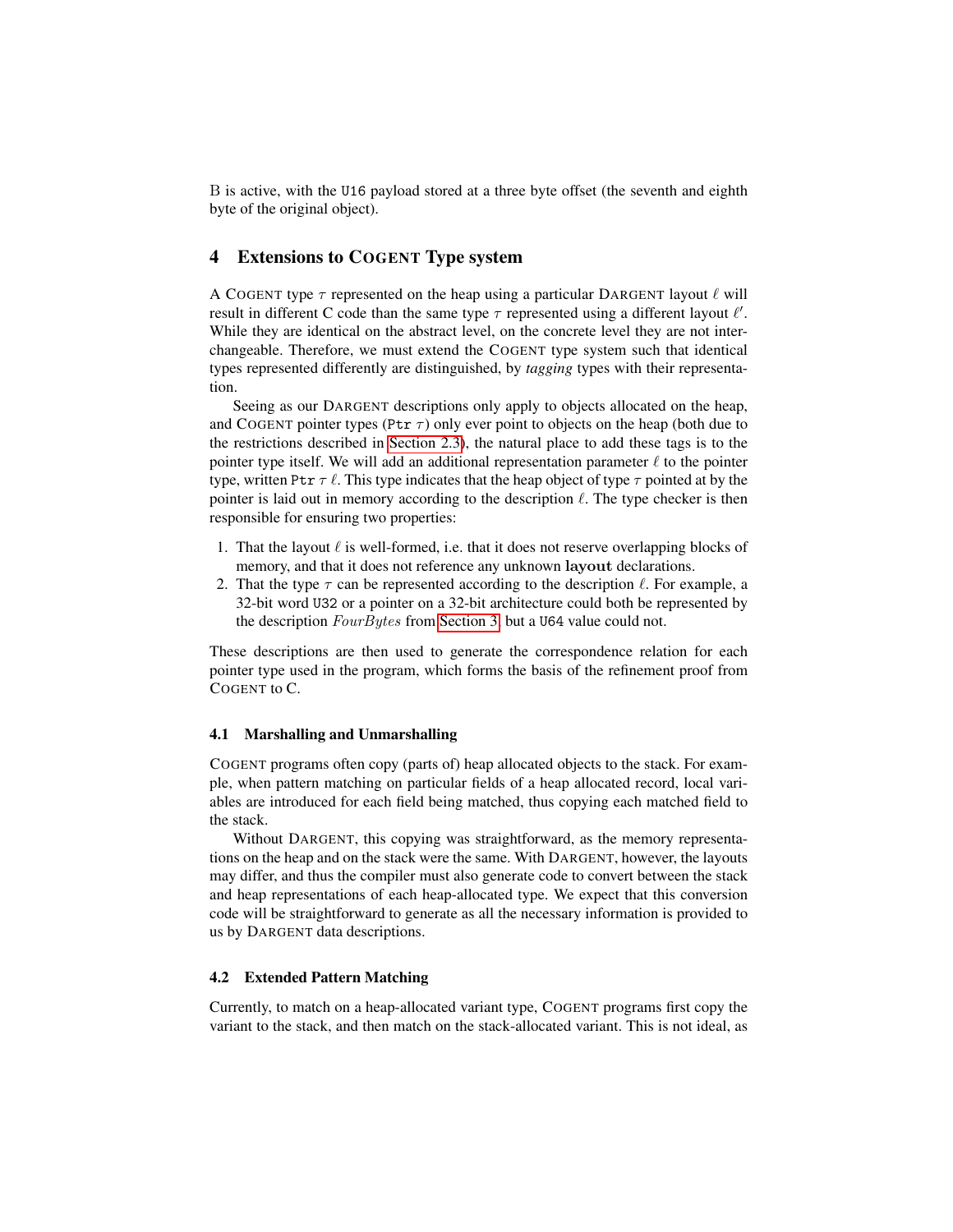large amounts of copying may be required if the variant contains a lot of data. To remedy this, we plan to make use of DARGENT descriptions to perform pattern matching on heap-allocated variant types in-place.

Additionally, we plan to extend the currently limited pattern matching features available in COGENT to allow for *nested* patterns, so that a variant can be matched in-place inside a heap-allocated record, for example.

By reducing the amount of copying to the stack that needs to take place, we expect well-designed COGENT programs augmented with DARGENT descriptions to require very little marshalling or unmarshalling at all, instead transparently manipulating the existing operating system data structures while viewing them as algebraic data types.

#### 5 Future Work

The prototype data description language and framework envisioned here only scratches the surface of the potential use cases of DARGENT. In addition to several syntactic improvements, such as allowing offsets and sizes of objects to be computed relatively to the offsets and sizes of other objects, we plan to extend our initial prototype of DAR-GENT to support a number of additional semantic features.

#### 5.1 Tighter C Integration

In our prototype, to access a data structure defined in C, one must define a highly platform-specific DARGENT layout that matches the alignment, padding, integer size, and pointer size of the architecture and C compiler being used.

Ideally, we would like to be able to automate this process, replicating the exact layout decisions made by the C compiler so that C definitions can automatically be converted into DARGENT for each compiler and architecture being used.

#### 5.2 Constraints and Validation

Currently, data in memory is assumed to be *valid*, that is, to conform to the schema laid out by a DARGENT layout. Thus, to verify a COGENT program incorporating some external C code, it is neccessary to prove that the C code does not violate the invariants of the data structure. Therefore, our framework is designed to only deal with *trusted* data, where deserialisation is a total function. Extending the framework to deal with potentially-invalid data must be done with great care, as our data refinement theorem requires that the refinement relation maps *every* concrete state in the execution of our program to a corresponding abstract state.

Even with the relatively simple data descriptions in our prototype, however, it is possible to have invalid data: for example, if the tag field for a variant type contains a value that does not correspond to any of the constructors in the type.

To address this, we intend to add a new totally abstract pointer type to COGENT, written APtr, which does not have any associated type or layout information. This type will be used to represent data on the heap that is potentially invalid. We will add a language construct to operate on values of type APtr, written validate  $e \ell \tau$ , which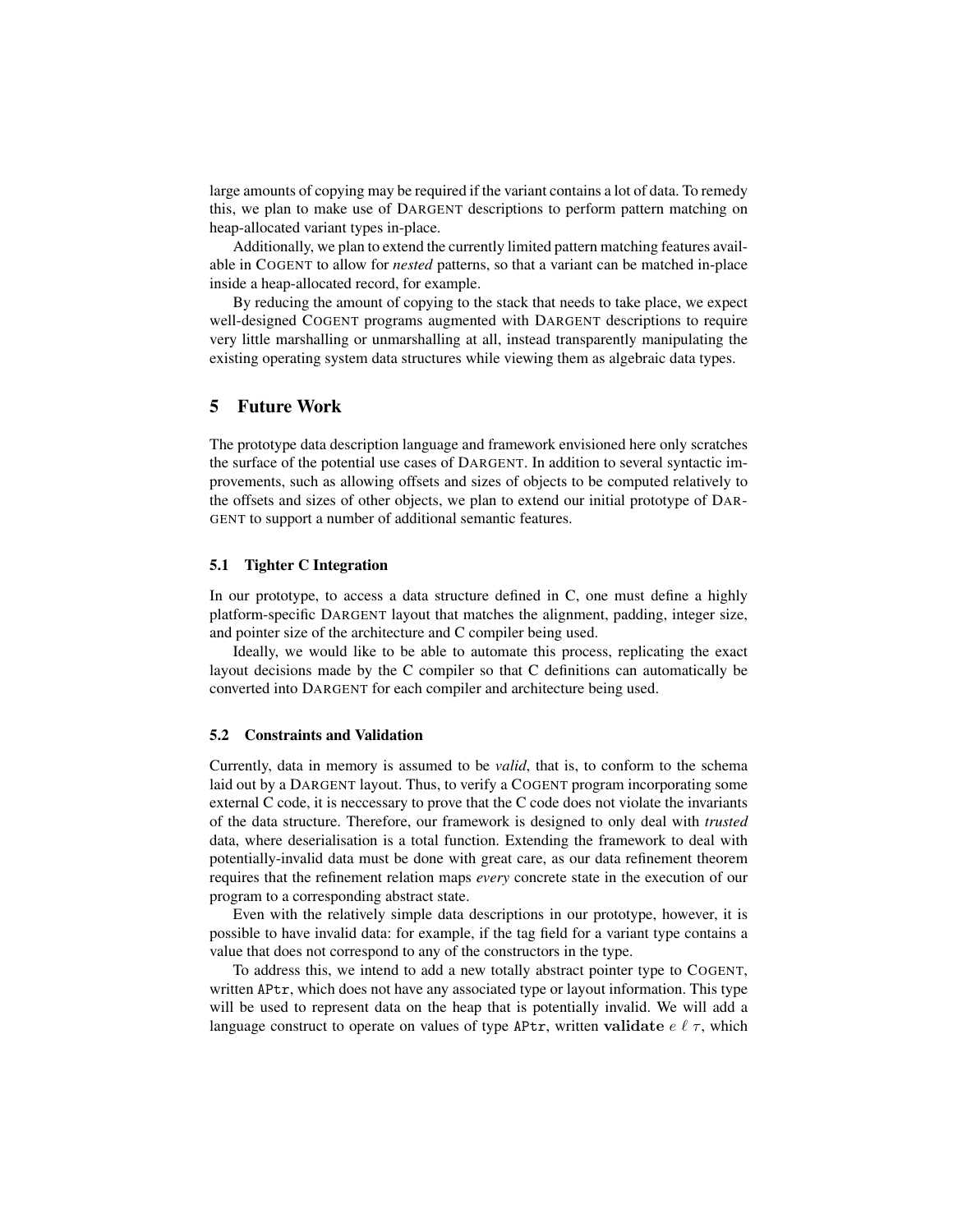performs a dynamic check that the given APtr value e can be represented as the type  $\tau$ using the representation  $\ell$ , with the following typing rule:

> $\ell$  matches  $\tau$  e : APtr validate  $e \ell \tau$ : (Valid (Ptr  $\tau \ell$ ) | Invalid APtr)

This rule indicates that the validate operation returns a fully typed Ptr only if validation is successful. Because of the uniqueness type system, this conversion makes the previous APtr value inaccessible, making it impossible to interpret the same data structure in multiple ways. Thus, once validated, data will remain valid, even if mutated by COGENT programs.

This validation mechanism could be extended in a number of ways to support domain-specific error handling and validation constraints. For example, kernel data structures for file systems often include a "magic number" field that is hard-coded to be a specific unusual value, to detect buffer overruns early, and to debugging memory dumps easier. Some data structures, such as those found in file formats, also may include error detection mechanisms such as checksums.

We intend to allow the user to define these domain-specific constraints and attach them to a DARGENT descriptions using a subset of COGENT. Other embedded data description languages, such as PADS [\[6,](#page-14-3) [8\]](#page-14-4), take a similar approach where the host programing language of the data description language is used to attach domain-specific constraints about the data descriptions.

#### 5.3 Wire Formats

While COGENT was originally conceived to ease the verification of file systems [\[9\]](#page-14-5), we have long considered network stacks as another systems area which could benefit from the COGENT approach to verification.

To better support network stacks, we intend to extend DARGENT to support *wire formats*, which describe the layout of data as it is transmitted over a network link. Typically, network protocols specify bit and byte-level endianness for all values, which may differ from the architecture-defined endianness used for in-memory data structures. We plan to incorporate endianness annotations to DARGENT descriptions to accommodate this.

Typically, network protocols also incorporate various error checking and correction mechanisms for data. There is a wealth of existing work on data description languages for network protocols (see [Section 6\)](#page-12-0), and we plan to draw on this work to inform our design for error-checking in DARGENT, potentially integrating it into our constraints and validation framework.

#### 5.4 Dynamically Sized Data

Right now, our prototype only supports data structures of statically-known size. Dynamically sized arrays, for example, must be left as abstract types, manipulated by externally-provided functions.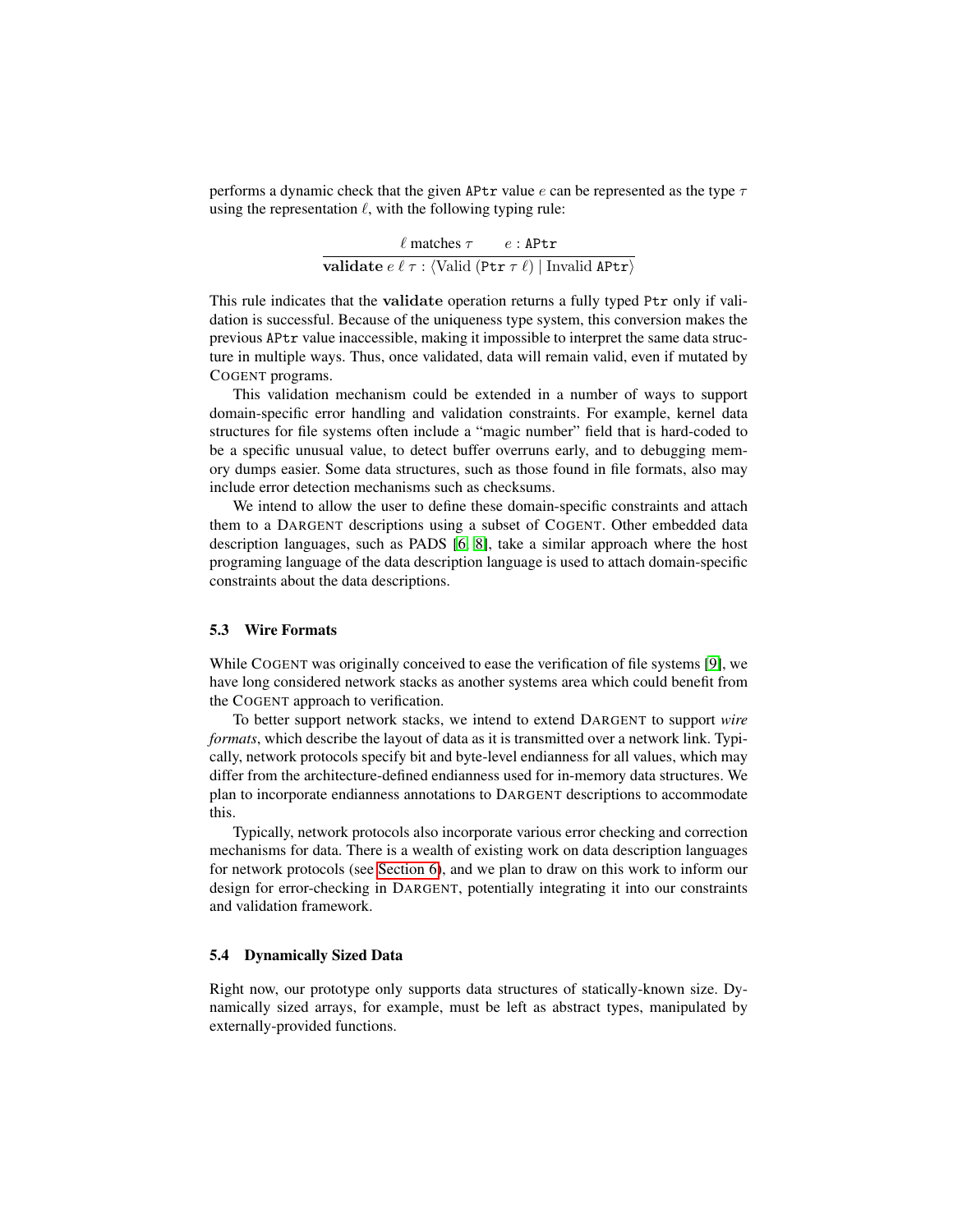Typically, a dynamically-sized data structure contains *header* information from which the size of the *payload* data structure can be computed. This is a natural fit for dependent types, which is why the core calculus of PADS, the Data Description Calculus, is based on a dependent type theory [\[7\]](#page-14-6).

In a concurrent project, we are working on bringing simple indexed or dependent types to COGENT [\[4\]](#page-14-7). This would allow dynamically sized arrays to be given a safe interface where only indices that are provably in-range can be used. By making DAR-GENT descriptions dependent, just as the types are, we could support dynamic structures that carry their size as a separate field very naturally, in a manner similar to PADS.

#### 5.5 Layout Polymorphism

By taking a COGENT program and adding DARGENT layout descriptions, we mix the abstract functional model with concrete implementation details. Thus we cannot simply run the same program with different heap layouts without changing either the program or the layout.

A COGENT program that does not make use of kernel APIs or foreign C functions can be defined *independently* of the layout used. For this reason, we plan to extend CO-GENT to support *layout polymorphism*. Such a feature would allow COGENT functions to be defined generically for any layout, and instantiated to particular layouts by the compiler, based on their call-sites.

### <span id="page-12-0"></span>6 Related Work

The are numerous data description languages which generate access, serialisation and de-serialisation code, as well as code to transparently access the data without translating between representations. However, to the best of our knowledge, apart from the seL4 bitfield generator [\[5\]](#page-14-8), there are no systems which also provide a machine-checked correctness proof for the generated code. This bitfield generator is subsumed by our work, as bitfields are just one of the capabilities of DARGENT.

The aforementioned PADS family of languages [\[6\]](#page-14-3), particularly PADS/Haskell [\[8\]](#page-14-4), serve as inspiration for parts of DARGENT. These languages, unlike DARGENT, are aimed at non-binary formats such as ASCII encodings, and focus entirely on data marshalling: parsing and pretty printing. By contrast, DARGENT prefers to rely on transparent data refinement, only translating data between representations when absolutely necessary.

DataScript [\[2\]](#page-14-9), like DARGENT, is targeted at binary formats. Rather than algebraic data types, however, it is designed to generate object-oriented class definitions in Java for a given binary format, along with marshalling routines.

PacketTypes [\[12\]](#page-14-10) and Protege [\[19\]](#page-15-6) are both data description languages for describing wire formats for network protocols. They are focused on C implementations, and therefore do not provide the sort of data abstraction we see in DARGENT. Instead, they generate C code to serialise to and deserialise from wire formats.

Nail [\[3\]](#page-14-11) is a very powerful tool for parsing and generating data formatted according to a grammar. Using Nail's description language, the tool generates an in-memory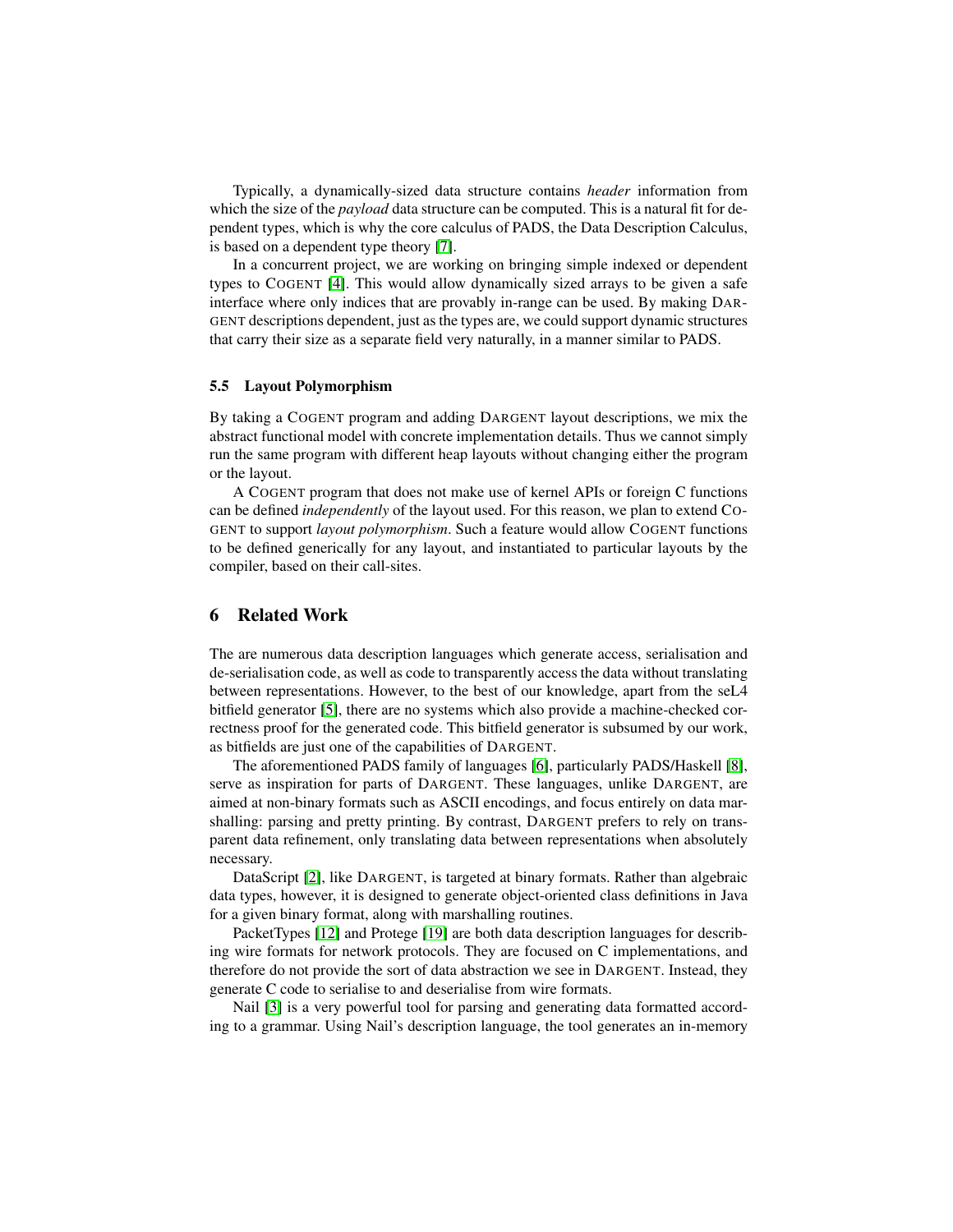structure for the data, along with serialisation and deserialisation code. Nail supports a wide range of features, including recursive grammars, dependent fields, checksums, and dynamically sized data. Nail greatly reduces the effort in handling the conversion between data formats and their internal representations, backed by a semantic bijection. However, to the best of our knowledge, Nail lacks any formal semantics or proofs of correctness.

#### 7 Conclusion

There is a fundamental tension between models, which are artefacts designed for *reasoning*, and programs, which are artefacts designed for *execution*. High level programming languages promise to ease this tension by allowing programs to resemble models more closely, and automating the process of refinement from model to executable.

Many traditional techniques for high level programming language implementation, such as run-time support for data representation and memory management, become unsuitable in the context of end-to-end formal verification. In order to minimise the assumptions made to support verification, we must adopt fully static, fully formalised techniques to describe the compilation process and the proof of its refinement.

At the same time, when developing operating system components, we need efficient and predictable performance — we must avoid sacrificing performance for verifiability.

COGENT, to a certain extent, already manages this balancing act, as it allows programs to be written in a purely functional style, while compiling to efficient C code without relying on any run-time support. The limitations of COGENT only begin to show once larger systems are implemented in it, where the mismatch of data representations can lead to severely under-performing systems.

The DARGENT data description language we have envisioned in this paper is the last piece in this puzzle. By allowing the programmer to control the compilation and refinement process, specifically in terms of data layouts, we widen the applicability of the COGENT framework to new domains such as network stacks, improve interoperability with existing systems code, and take another significant step towards achieving a *verified* unification of modelling and programming.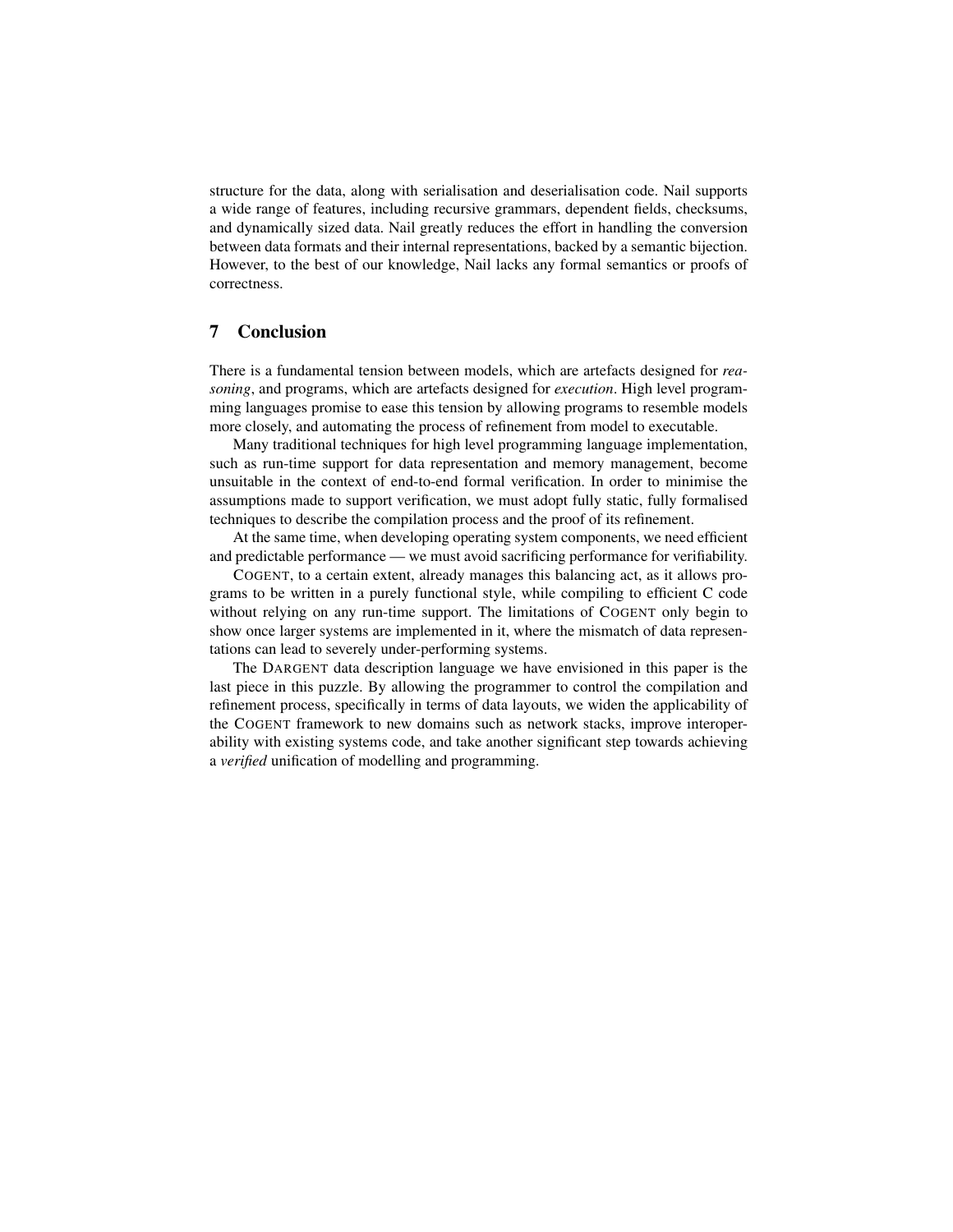## Bibliography

- <span id="page-14-0"></span>[1] Amani, S., Hixon, A., Chen, Z., Rizkallah, C., Chubb, P., O'Connor, L., Beeren, J., Nagashima, Y., Lim, J., Sewell, T., Tuong, J., Keller, G., Murray, T., Klein, G., Heiser, G.: Cogent: Verifying high-assurance file system implementations. In: International Conference on Architectural Support for Programming Languages and Operating Systems. pp. 175–188. Atlanta, GA, USA (Apr 2016)
- <span id="page-14-9"></span>[2] Back, G.: DataScript - a specification and scripting language for binary data. In: Proceedings of the 1st ACM SIGPLAN/SIGSOFT Conference on Generative Programming and Component Engineering. pp. 66–77. Springer-Verlag, London, UK, UK (2002), <http://dl.acm.org/citation.cfm?id=645435.652647>
- <span id="page-14-11"></span>[3] Bangert, J., Zeldovich, N.: Nail: A practical tool for parsing and generating data formats. In: Proceedings of the 11th USENIX Symposium on Operating Systems Design and Implementation. pp. 615–628. USENIX Association, Broomfield, CO (2014), [https://www.usenix.org/conference/osdi14/technical-sessions/](https://www.usenix.org/conference/osdi14/technical-sessions/ presentation/bangert) [presentation/bangert](https://www.usenix.org/conference/osdi14/technical-sessions/ presentation/bangert)
- <span id="page-14-7"></span>[4] Chen, Z.:  $\text{Cogen} \tau^{\uparrow}$ : Giving systems engineers a stepping stone (extended abstract). In: The 2017 ACM SIGPLAN Workshop on Type-driven Development (ICFP TyDe 17) (2017), [https://www.cse.unsw.edu.au/](https://www.cse.unsw.edu.au/~zilinc/tyde17.pdf)<sup>∼</sup>zilinc/tyde17.pdf
- <span id="page-14-8"></span>[5] Cock, D.: Bitfields and tagged unions in  $C$  — verification through automatic generation. In: Proceedings of the 5th International Verification Workshop. pp. 44–55. Sydney (Aug 2008)
- <span id="page-14-3"></span>[6] Fisher, K., Gruber, R.: PADS: a domain-specific language for processing ad hoc data. In: Proceedings of the 2005 ACM SIGPLAN Conference on Programming Language Design and Implementation. pp. 295–304. ACM, New York, NY, USA (2005), <http://doi.acm.org/10.1145/1065010.1065046>
- <span id="page-14-6"></span>[7] Fisher, K., Mandelbaum, Y., Walker, D.: The next 700 data description languages. Journal of the ACM 57(2), 10:1–10:51 (Feb 2010), [http://doi.acm.org/10.1145/](http://doi.acm.org/10.1145/1667053.1667059) [1667053.1667059](http://doi.acm.org/10.1145/1667053.1667059)
- <span id="page-14-4"></span>[8] Fisher, K., Walker, D.: The PADS project: an overview. In: Proceedings of the 14th International Conference on Database Theory. pp. 11–17. ACM, New York, NY, USA (2011), <http://doi.acm.org/10.1145/1938551.1938556>
- <span id="page-14-5"></span>[9] Keller, G., Murray, T., Amani, S., O'Connor-Davis, L., Chen, Z., Ryzhyk, L., Klein, G., Heiser, G.: File systems deserve verification too! In: Workshop on Programming Languages and Operating Systems (PLOS). pp. 1–7. Farmington, Pennsylvania, USA (Nov 2013)
- <span id="page-14-2"></span>[10] Klein, G., Elphinstone, K., Heiser, G., Andronick, J., Cock, D., Derrin, P., Elkaduwe, D., Engelhardt, K., Kolanski, R., Norrish, M., Sewell, T., Tuch, H., Winwood, S.: seL4: Formal verification of an OS kernel. In: ACM Symposium on Operating Systems Principles. pp. 207–220. ACM, Big Sky, MT, USA (Oct 2009)
- <span id="page-14-1"></span>[11] Klein, G., Sewell, T., Winwood, S.: Refinement in the formal verification of seL4, pp. 323–339. Springer (Mar 2010)
- <span id="page-14-10"></span>[12] McCann, P.J., Chandra, S.: PacketTypes: abstract specification of network protocol messages. In: Proceedings of the ACM Conference on Communications.